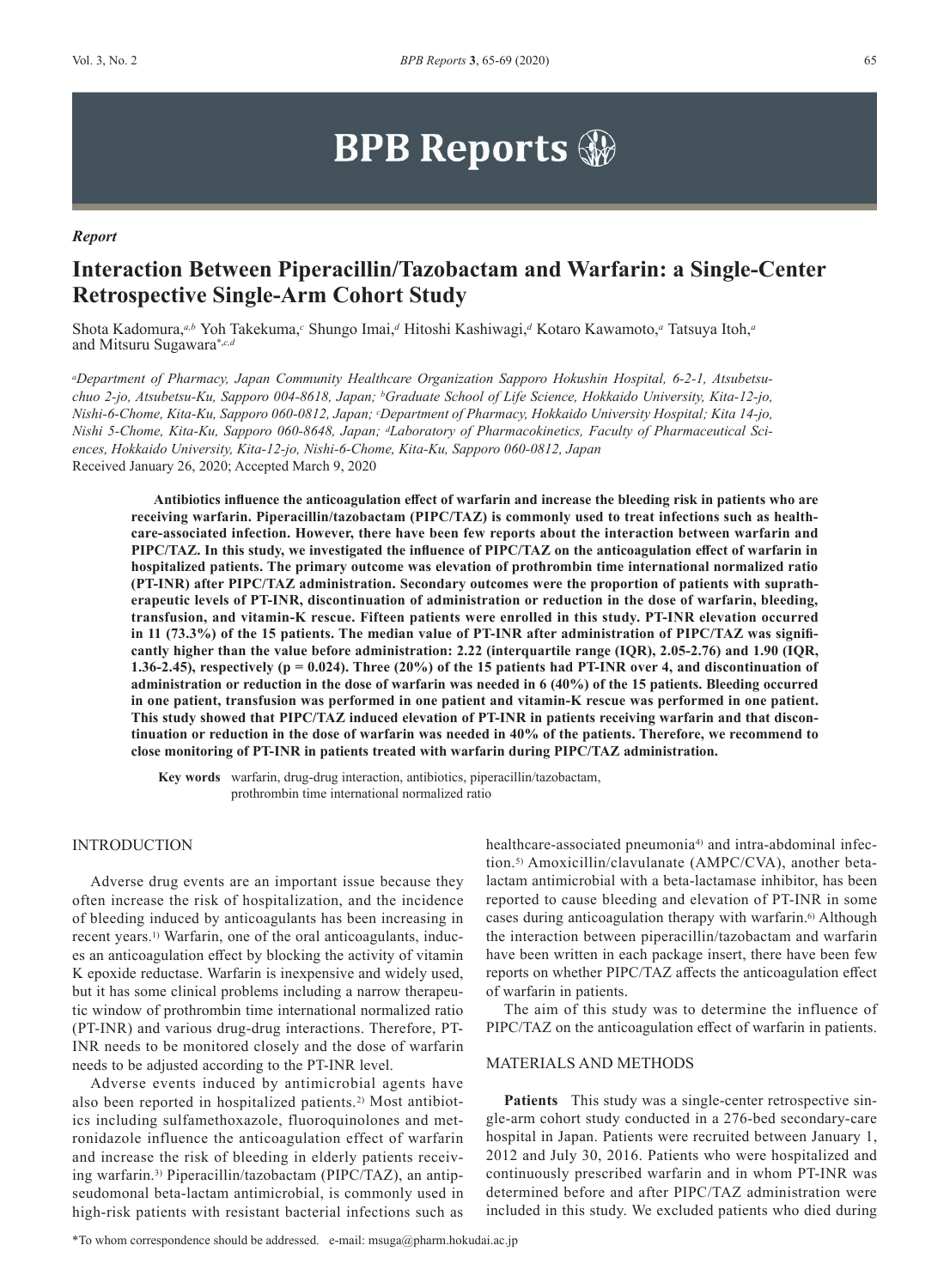the therapeutic period, patients who were under 18 years of age, patients for whom administration of warfarin was stopped before PIPC/TAZ administration, patients for whom anticoagulation therapy with warfarin was initiated during PIPC/TAZ administration, patients for whom oral administration was impossible and patients for whom PT-INR was not checked and concomitant use of contraindicated drugs which enhance the anticoagulation effect of warfarin.

**Data Collection** Data obtained from medical records were reviewed and analyzed. We collected data for age, sex, laboratory examinations, comorbidities including hypertension, histories of stroke, heart failure, malignancy, history of bleeding, abnormal liver function, and chronic kidney disease (CKD) (defined as estimated glomerular filtration rate of less than 60 mL/min/1.73m2 using serum creatinine levels before PIPC/ TAZ administration), daily dosage of warfarin, reason for anticoagulant therapy, concomitant medications, infectious diseases, daily dosage of PIPC/TAZ, pretreatment with other antibiotics before PIPC/TAZ, and PT-INR value before PIPC/TAZ administration (current data) and that after PIPC/TAZ administration (within 7 d after the completion of PIPC/TAZ administration).

**Outcomes** The primary outcome was elevation of PT-INR after PIPC/TAZ administration. Secondary outcomes were the proportion of patients with supratherapeutic levels of PT-INR, discontinuation of administration or reduction in the dose of warfarin, vitamin K rescue, hemorrhage, and red cell transfusion during the therapeutic period. The grades of "increase in INR" have been defined by Common Terminology Criteria for Adverse Events (CTCAE). Grade 1 was defined as an elevated value by 1-1.5 times, grade 2 was defined as an elevated value by 1.5-2.5 times, and grade 3 was defined as an elevated value by 2.5 times and more.

**Statistical Analysis** Fisher's exact test was used to compare the differences in descriptive and categorical variables, and the Wilcoxon's signed-rank test was used to compare differences in continuous variables. Two-sided p-values less than 0.05 were defined as indicating statistical significance. EZR (Easy R) v1.32 was used for data processing and statistical analyses.7)

**Ethics** This study was approved by the institutional review board of Sapporo Hokushin Hospital.

### RESULTS

Patient Characteristics We enrolled 15 patients in this study (Fig. 1). Table 1 shows the characteristics of the patients. The mean age of the patients in this study was about 80 years. The proportion of women was about 25%. CKD was the most frequent comorbidity in the patients. Antiplatelets were the most frequently administered concomitant medications. The reason for initiating anticoagulant therapy was atrial fibrillation in two-thirds of the patients. Pneumonia and urinary tract infections were the most frequent infectious diseases. More than two-thirds of the patients were administered other antibiotics as pretreatment. There were no patients for whom prescribed medications, including metronidazole, rifampicin, carbamazepine, phenytoin, and anti-thyroid drugs, have been reported to interact with warfarin.

**Outcomes** The values of PT-INR in the patients before and after treatment with PIPC/TAZ are shown in Fig. 2. The median PT-INR after PIPC/TAZ administration was significantly higher than that before PIPC/TAZ administration (2.22 and 1.90, respectively). The outcomes in the patients in this study are shown in Table 2. PT-INR elevation was observed in about three-quarters of the patients in this study, and 20% of the patients had supratherapeutic PT-INR. Administration of warfarin was stopped or the dose was reduced in 40% of the patients who received PIPC/TAZ. Bleeding occurred in one patient, transfusion was performed in one patient and administration of a reversal agent to warfarin was performed in one patient. The ratios of PT-INR/dose of warfarin were not significantly different before and after administration of PIPC/TAZ (median (IQR): 1.16 (0.64-1.56) and 1.27  $(0.96-2.18)$ , respectively,  $p = 0.07$ , Wilcoxon's signed-rank test) (Fig. 3). A summary of 3 cases with supratherapeutic values of PT-INR is shown in Table 3. The three patients were 65 years of age or older and had a history of CKD. Moreover, they were prescribed medications including amiodarone, allopurinol, glimepiride, heparin and indomethacin that have been reported to show interactions with warfarin.

#### DISCUSSION

Our study suggested that PIPC/TAZ induces PT-INR elevation in patients receiving warfarin. To our knowledge, this is



#### **Fig. 1.** Diagram for Selection of Patients

PT-INR, prothrombin time international normalized ratio; PIPC/TAZ, piperacillin/tazobactam.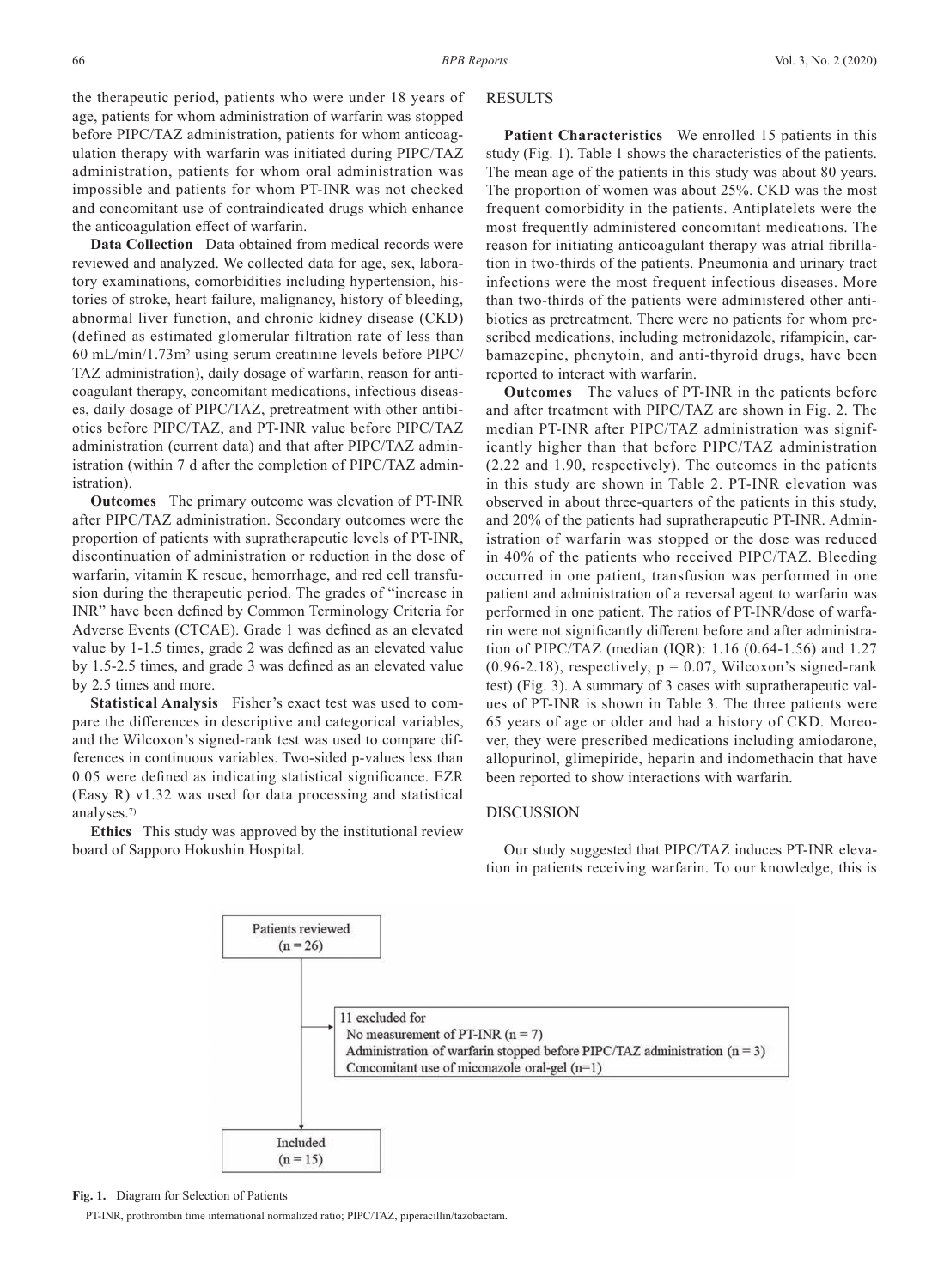**Table 1.** Characteristics of Patients Who Received Warfarin and PIPC/TAZ

|                                                 | <b>Patients</b>  |  |
|-------------------------------------------------|------------------|--|
| <b>Characteristic</b>                           | $(n = 15)$       |  |
| Age (years), median [min-max]                   | 82 [65-89]       |  |
| Female, $n$ $(\%)$                              | 4(26.7)          |  |
| Comorbidity                                     |                  |  |
| Hypertension, $n$ (%)                           | 11(73.3)         |  |
| Chronic kidney disease, n (%)                   | 13 (86.7)        |  |
| Heart failure, $n$ (%)                          | 10(66.7)         |  |
| Malignancy, $n$ $(\%)$                          | 3(20)            |  |
| Stroke history, $n$ (%)                         | 2(13.3)          |  |
| Bleeding history, $n$ (%)                       | 1(6.7)           |  |
| Abnormal liver function, n (%)                  | 1(6.7)           |  |
| Serum albumin (mg/dL), median [IQR]             | 3.30 [2.95-3.50] |  |
| Hypoalbuminemia (<3 mg/dL), n $(\%)$            | 4(26.7)          |  |
| Daily dosage of warfarin (mg), median [min-max] | $1.8$ [0.5-3.5]  |  |
| Prescribed medication, median [min-max]         | $13 [0-18]$      |  |
| Polypharmacy, n (%)                             | 13 (86.7)        |  |
| Concomitant                                     |                  |  |
| Antiplatelets, $n$ $(\%)$                       | 7(46.7)          |  |
| Amiodarone, n (%)                               | 3(20)            |  |
| <b>NSAID</b>                                    | 1(6.7)           |  |
| Reason for anticoagulation therapy              |                  |  |
| Atrial fibrillation, n (%)                      | 11(73.3)         |  |
| Valve replacement, $n$ $(\%)$                   | 2(13.3)          |  |
| Intraventricular thrombus, $n$ (%)              | 1(6.7)           |  |
| Post coronary artery graft bypass, $n$ (%)      | 1(6.7)           |  |
| Infectious diseases                             |                  |  |
| Pneumonia, n (%)                                | 8(53.3)          |  |
| Urinary tract infection, $n$ (%)                | 4(26.7)          |  |
| Sepsis, $n$ $(\%)$                              | 1(6.7)           |  |
| Surgical site infection, $n$ (%)                | 1(6.7)           |  |
| Febrile neutropenia, n (%)                      | 1(6.7)           |  |
| Hospital days (day), median [IQR]               | 30 [21-35]       |  |
| Daily dosage of PIPC/TAZ                        |                  |  |
| 4.5 g, $n$ (%)                                  | 1(6.7)           |  |
| $9.0$ g, n $\left(\frac{9}{0}\right)$           | 4(26.7)          |  |
| 13.5 g, n $(\%$ )                               | 10(66.7)         |  |
| Duration of PIPC/TAZ therapy, median [IQR]      | $8 [5 - 10]$     |  |
| Pretreatment with antibiotics, $n$ (%)          | 11(73.3)         |  |
| Ampicillin/sulbactam, n (%)                     | 3(20)            |  |
| Cephalosporins, n (%)                           | 2(13.3)          |  |
| Macrolides, $n$ $(\%)$                          | 2(13.3)          |  |
| Carbapenems, $n$ $(\%)$                         | 2(13.3)          |  |
| Fluoroquinolones, $n$ (%)                       | 1(6.7)           |  |
| Clindamycin, $n$ $(\%)$                         | 1(6.7)           |  |
| Sulfamethoxazole/trimethoprim, n (%)            | 1(6.7)           |  |

PIPC/TAZ, piperacillin/tazobactam; IQR, interquartile range; NSAID, nonsteroidal anti-inflammatory drugs

the first report on the influence of PIPC/TAZ on the anticoagulation effect of warfarin in a clinical setting.

Renal dysfunction is common in elderly people. Most of the patients in our study were elderly patients with CKD. Renal impairment is a risk factor for bleeding that is included in the HAS-BLED score.<sup>8)</sup> Since most of the patients in this study had CKD, the study population might be a high-risk population for bleeding. Moreover, it has been reported that patients with CKD stage G3a or higher have a risk of hospitalization with severe infections such as kidney and urinary tract infections and bloodstream infections.9) Therefore, broad-spectrum antibiotics such as PIPC/TAZ have frequently been used for treating infections in elderly patients with CKD.

Polypharmacy can lead to an increase in the risk of drugdrug interaction. Most of the patients in this study were prescribed 5 or more medications including medications that increase the risk of bleeding such as antiplatelets. Furthermore, three patients who were prescribed amiodarone, which is strong inhibitor of cytochrome P450 2C9, and/or indomethacin, which is an albumin binding inhibitor, showed supratherapeutic values of PT-INR after PIPC/TAZ administration.

**Table 2**.Outcomes in Patients Treated with a Combination of Warfarin and PIPC/TAZ

| <b>Outcomes</b>                                     | <b>Patients</b> |  |
|-----------------------------------------------------|-----------------|--|
|                                                     | $(n = 15)$      |  |
| Elevation of PT-INR, $n$ $\left(\frac{9}{6}\right)$ | 11(73.3)        |  |
| Grade 1, $n$ (%)                                    | 5(33.3)         |  |
| Grade 2, $n$ $(\%)$                                 | 5(33.3)         |  |
| Grade 3, $n$ $\frac{9}{6}$                          | 1(6.7)          |  |
| PT-INR $> 4$ , n $\left(\frac{9}{6}\right)$         | 3(20)           |  |
| Stopping or dose reduction of warfarin, $n$ (%)     | 6(40)           |  |
| Hemorrhage, n (%)                                   | 1(6.7)          |  |
| Blood transfusion, $n$ $(\%)$                       | 1(6.7)          |  |
| Vitamin K rescue, $n$ $\frac{6}{6}$                 | 1(6.7)          |  |
|                                                     |                 |  |

PIPC/TAZ, piperacillin/tazobactam; IQR, interquartile range; PT-INR, prothrombin time international normalized ratio



**Fig. 2.** Prothrombin Time International Normalized Ratios Before and After Treatment with PIPC/TAZ in Patients Who Received Warfarin

PT-INR, prothrombin time international normalized ratio; PIPC/TAZ, piperacillin/ tazobactam. \*Wilcoxon's signed-rank test,  $p = 0.024$ .



**Fig. 3.** Ratios of PT-INR/Dose of Warfarin Before and After Treatment with PIPC/TAZ in Patients Who Received Warfarin

PT-INR, prothrombin time international normalized ratio; PIPC/TAZ, piperacillin/ tazobactam.

Since elderly people often have multiple comorbidities, they are prescribed many medications. The bleeding risk in elderly patients is therefore likely to be higher than that in younger patients.

In our study, administration of PIPC/TAZ resulted in a significant increase in PT-INR in patients receiving warfarin. Moreover, 40% of the patients had supratherapeutic levels of PT-INR. According to the Japan Cardiology Society,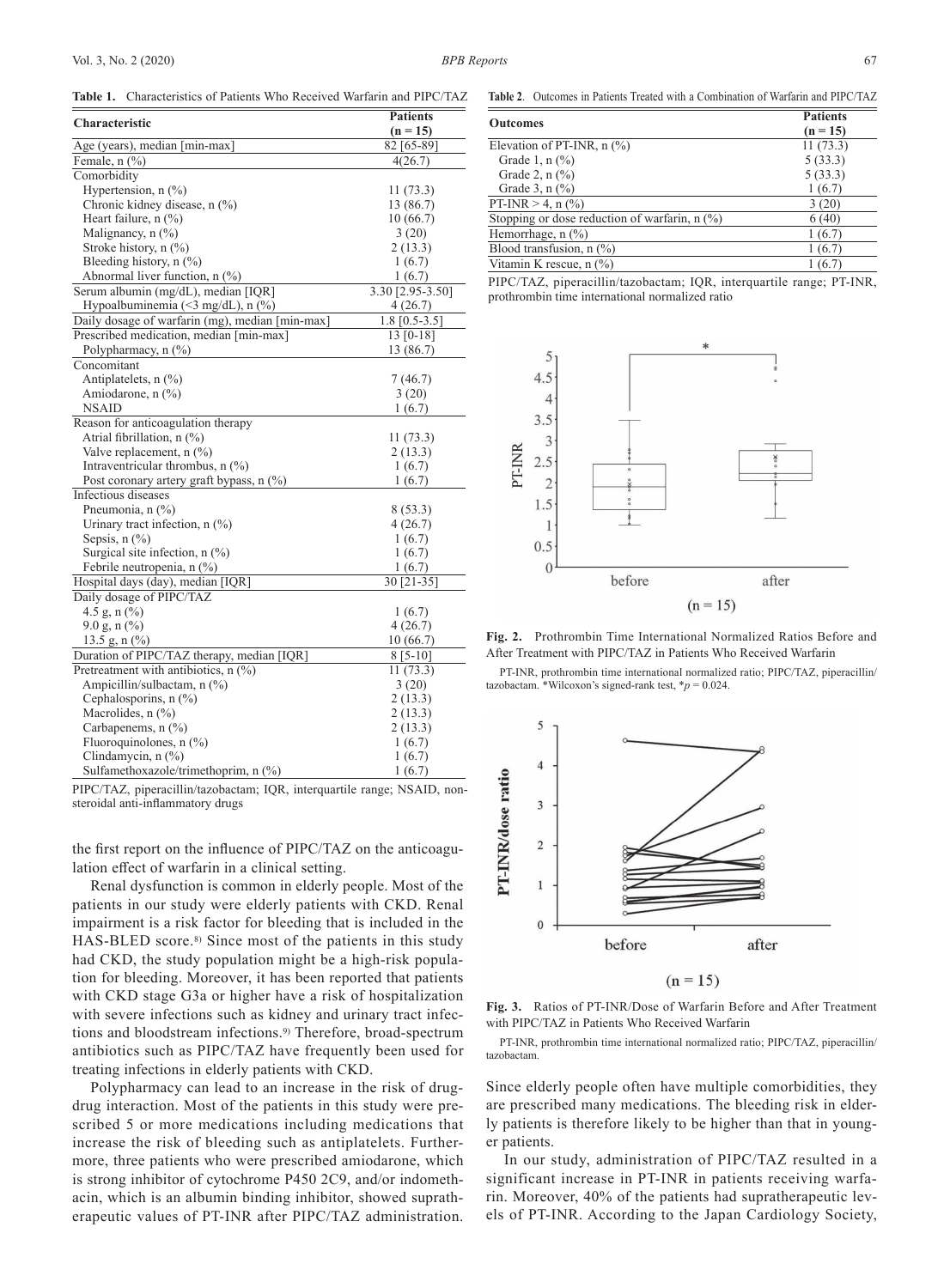|  |  |  |  | <b>Table 3.</b> Summary of Cases Showing Observed Over-Anticoagulation After PIPC/TAZ Administration |
|--|--|--|--|------------------------------------------------------------------------------------------------------|
|--|--|--|--|------------------------------------------------------------------------------------------------------|

|                                      |          | Case 1              | Case $\overline{2}$               | Case 3              |
|--------------------------------------|----------|---------------------|-----------------------------------|---------------------|
| Age (years)                          |          | 85                  | 65                                | 70                  |
| Sex                                  |          | female              | male                              | male                |
| Infectious diseases                  |          | <b>SSI</b>          | pneumonia                         | UTI                 |
| Comorbidity                          |          | heart failure       | heart failure                     | heart failure       |
|                                      |          | hypertension        | hypertension                      | stroke              |
|                                      |          | <b>CKD</b>          | <b>CKD</b>                        | <b>CKD</b>          |
| Concomitant                          |          | calcitriol          | ambroxol                          | allopurinol         |
|                                      |          | candesartan         | amiodarone                        | amiodarone          |
|                                      |          | cibenzoline         | carvedilol                        | aprindine           |
|                                      |          | indomethacin        | mexiletine                        | carvedilol          |
|                                      |          | lansoprazole        | nicorandil                        | docarpamine         |
|                                      |          | levodopa/carbidopa  | sotalol                           | furosemide          |
|                                      |          | mosapride           | ursodeoxycholate                  | glimepiride         |
|                                      |          | nifedipine          | furosemide (iv)                   | lansoprazole        |
|                                      |          | polaprezinc         | dopamine (iv)                     | metformin           |
|                                      |          | senna               | L-cysteine (iv)                   | nicorandil          |
|                                      |          | sofalcone           | canrenoate (iv)                   | pimobendan          |
|                                      |          | triazolam           | dobutamine (iv)                   | senna               |
|                                      |          |                     | vancomycin (iv)                   | sitagliptin         |
|                                      |          |                     | heparin (iv)                      | spironolactone      |
|                                      |          |                     | famotidine (iv)                   |                     |
|                                      |          |                     | TPN (iv)                          |                     |
| Indication for anticoagulant therapy |          | atrial fibrillation | cardiac intraventricular thrombus | atrial fibrillation |
| PT-INR                               | (before) | 1.61                | 2.70                              | 2.78                |
|                                      | (after)  | 4.41                | 4.68                              | 4.73                |
| INR/dose                             | (before) | 1.61                | 0.90                              | 1.74                |
|                                      | (after)  | 4.41                | 2.34                              | 2.96                |
| Days after PIPC/TAZ administration   |          | 4                   | 5                                 | 12                  |

PIPC/TAZ, piperacillin/tazobactam; SSI, surgical site infection; UTI, urinary tract infection; CKD, chronic kidney disease; TPN, total parental nutrition; PT-INR, prothrombin time international normalized ratio; PIPC/TAZ, piperacillin/tazobactam

the appropriate range of PT-INRs is 1.6 to 3.0 and bleeding risk increases at a PT-INR of 3 or higher.10,11) Thus, we consider that the concomitant use of warfarin with PIPC/TAZ may increase the bleeding risk. In contrast, the INR/dose ratios before and after administration of PIPC/TAZ were not significantly different in our patients. However, in about 80% of our patients, the PT-INR/dose ratio after administration of PIPC/ TAZ was higher than that before administration of PIPC/TAZ. Therefore, PIPC/TAZ might influence the anticoagulation effect of warfarin.

AMPC/CVA is a beta-lactam antibiotic/beta-lactamase inhibitor combined agent (BLBLI), as is PIPC/TAZ, and it has been reported that it causes elevation of PT-INR and hemorrhage in patients receiving warfarin.6,12–14) Elevated supratherapeutic levels of PT-INR were also observed in some cases without hemorrhage. Therefore, a lack of PT-INR monitoring in patients who have received warfarin during PIPC/TAZ administration may result in a delay in finding hemorrhage and managing the bleeding. In this study, PT-INR was not monitored in about one-third of the patients who received warfarin in the antimicrobial therapy period. Pharmacists and physicians should closely monitor PT-INR during PIPC/TAZ administration in patients who are treated with warfarin.

Our study has several limitations. First, our study was a single-center retrospective observational study. Therefore, there might be unknown confounding factors. Our results might be difficult to extrapolate to young adults because all of the patients in this study were elderly patients. The proportions of elderly patients with comorbidities and elderly patients receiving multiple medications are high, and those proportions were also high in our study. It has been reported that polypharmacy is related to bleeding risk in elderly patients with venous thromboembolism.15) In our study, most of the patients were prescribed 5 and more medications. However, PIPC/TAZ is

frequently used for treatment of high-risk patients, such as elderly patients, who have bacterial infection with antimicrobial resistance. Hence, it is assumed that our patients were appropriate patients for this study. Second, there were both patients with elevated PT-INR and patients without elevated PT-INR. Zhang and colleagues conducted a prospective study and reported that AMPC/CVA did not induce an increase in PT-INR.<sup>16)</sup> However, our study population was different from their study population because only stable cases were selected for their study. In contrast, it was reported that BLBLIs as well as ceftriaxone for urinary tract infection induced increases in PT-INR in elderly patients receiving warfarin.<sup>17)</sup> PIPC/TAZ is commonly used for treatment of severe infections such as sepsis, pneumonia, and pyelonephritis. Moreover, it was reported that the degree of PT-INR elevation in patients administered high doses of AMPC/CVA was significantly larger than that in patients administered standard doses of AMPC/CVA.18) The usual dose of PIPC (12-16 g per day) in PIPC/TAZ is larger than the doses of other beta-lactam antibiotics. Therefore, our results might be associated with the patients' status and/ or the doses of PIPC/TAZ. Third, approximately two-thirds (11/15) of the patients in our study received other antibacterials before PIPC/TAZ administration. Therefore, pretreatment with each drug might have influence the anticoagulation effect in our patients. However, PT-INR elevation in those patients was observed after PIPC/TAZ administration. Finally, it could not be concluded from the results of our study whether PIPC/ TAZ is a higher risk than other antimicrobials for over-anticoagulation. Further research is needed.

In conclusion, our study suggested that PIPC/TAZ influences the anticoagulation effect of warfarin and increases the bleeding risk in patients receiving warfarin. The results of coagulation tests should be closely monitored to prevent an unexpected elevation of PT-INR and/or serious hemorrhage in